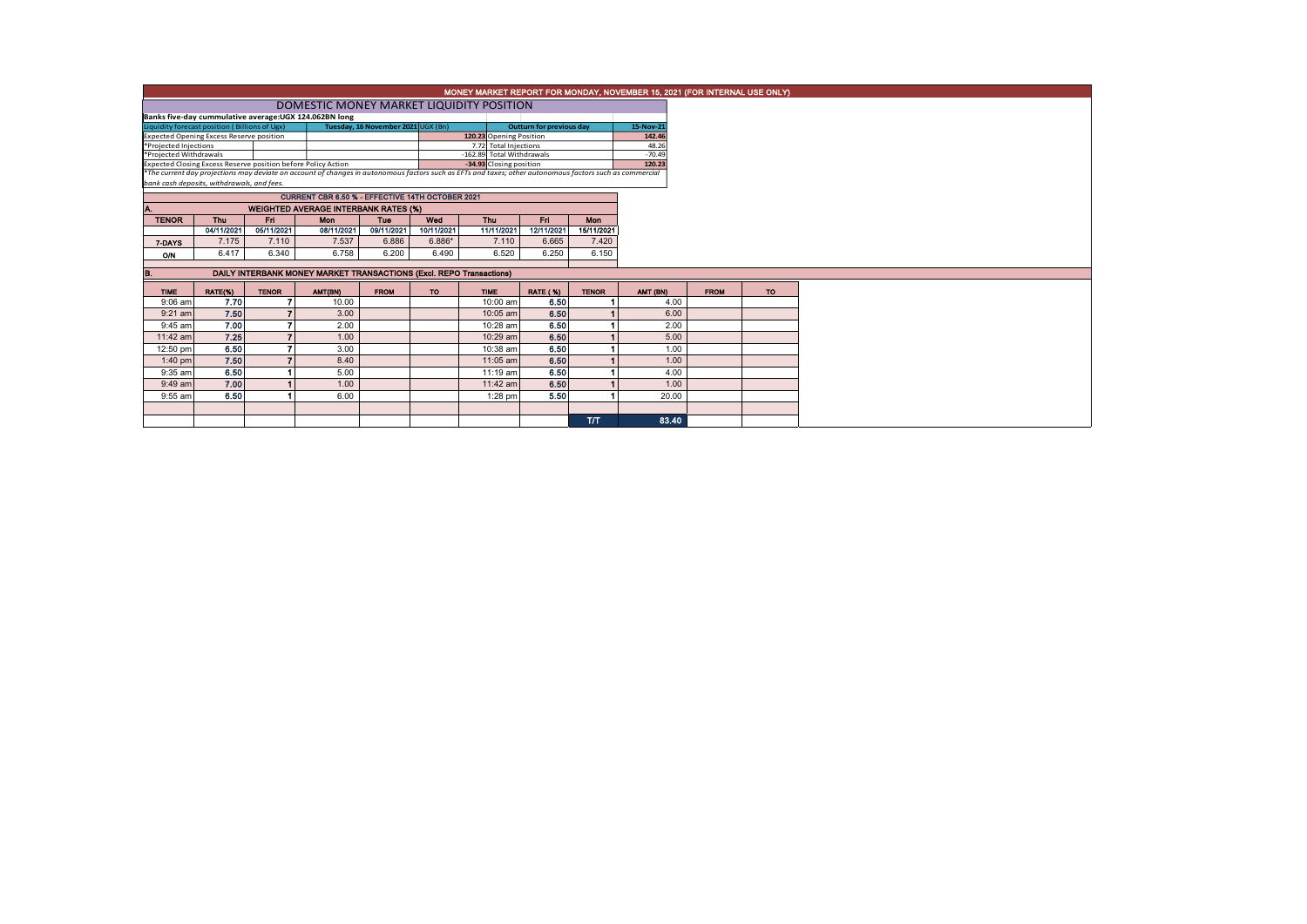| C.                                                                                |                                                                                       |                         |                                                                                                       |             |                                                          | <b>CBR AND THE 7- DAY WAR INTERBANK RATES</b>                     |                  |                |              |              |                |            |            |  |  |  |
|-----------------------------------------------------------------------------------|---------------------------------------------------------------------------------------|-------------------------|-------------------------------------------------------------------------------------------------------|-------------|----------------------------------------------------------|-------------------------------------------------------------------|------------------|----------------|--------------|--------------|----------------|------------|------------|--|--|--|
| 9.500<br>9.000                                                                    |                                                                                       |                         |                                                                                                       |             |                                                          |                                                                   |                  |                |              |              |                |            |            |  |  |  |
| 8.500                                                                             |                                                                                       |                         |                                                                                                       |             |                                                          |                                                                   |                  |                |              |              |                |            |            |  |  |  |
| 8.000                                                                             |                                                                                       |                         |                                                                                                       |             |                                                          |                                                                   |                  |                |              |              |                |            |            |  |  |  |
| 7.500<br>7.000                                                                    |                                                                                       |                         |                                                                                                       |             | 7555555555                                               |                                                                   |                  |                |              |              |                |            |            |  |  |  |
| 6.500                                                                             |                                                                                       |                         |                                                                                                       |             |                                                          |                                                                   |                  |                |              |              |                |            |            |  |  |  |
| 6.000<br>5.500                                                                    |                                                                                       |                         |                                                                                                       |             |                                                          |                                                                   |                  |                |              |              |                |            |            |  |  |  |
| 5.000                                                                             |                                                                                       |                         |                                                                                                       |             |                                                          |                                                                   |                  |                |              |              |                |            |            |  |  |  |
| 4.500                                                                             |                                                                                       |                         |                                                                                                       |             |                                                          |                                                                   |                  |                |              |              |                |            |            |  |  |  |
| 4.000                                                                             | 29/10/2021                                                                            | 01/11/2021              | 02/11/2021                                                                                            | 03/11/2021  | 04/11/2021                                               | 05/11/2021                                                        |                  | 08/11/2021     | 09/11/2021   | 10/11/2021   | 11/11/2021     | 12/11/2021 | 15/11/2021 |  |  |  |
|                                                                                   |                                                                                       |                         |                                                                                                       |             |                                                          |                                                                   |                  |                |              |              |                |            |            |  |  |  |
|                                                                                   |                                                                                       |                         |                                                                                                       |             |                                                          |                                                                   |                  |                |              |              |                |            |            |  |  |  |
|                                                                                   |                                                                                       |                         |                                                                                                       |             |                                                          | • Overnight WAR -7-day WAR - CBR rate - Upper bound - Lower bound |                  |                |              |              |                |            |            |  |  |  |
| D.<br><b>DATE</b>                                                                 | <b>THUR</b>                                                                           | <b>THUR</b>             | MONETARY POLICY OPERATIONS MATURITIES PROFILE: (18-NOV- 2021 TO 09-DEC- 2021)<br><b>THUR</b>          | <b>THUR</b> |                                                          |                                                                   |                  |                |              |              |                |            |            |  |  |  |
|                                                                                   | 18-Nov-21                                                                             | 25-Nov-21               | 02-Dec-21                                                                                             | 09-Dec-21   | <b>THUR</b><br>16-Dec-21                                 | <b>TOTAL</b>                                                      |                  |                |              |              |                |            |            |  |  |  |
| <b>REPO</b>                                                                       | 616.77                                                                                | $\sim$                  | $\sim$                                                                                                | $\sim$      | $\sim$                                                   | 616.77                                                            |                  |                |              |              |                |            |            |  |  |  |
| <b>REV REPO</b>                                                                   |                                                                                       | $\sim$                  | $\sim$                                                                                                | $\sim$      | $\sim$                                                   |                                                                   |                  |                |              |              |                |            |            |  |  |  |
| <b>BOU BILL/DEI</b>                                                               | 431.25                                                                                | $\sim$                  | 180.00                                                                                                | $\sim$      | 20.00                                                    | 631.25                                                            |                  |                |              |              |                |            |            |  |  |  |
| <b>TOTALS</b>                                                                     | 1.048.02                                                                              | $\sim$                  | 180.00<br>Total O/S Deposit Auction & BOU Bill balances held by BOU up to 27 JANUARY 2022: UGX 722 BN | $\sim$      | 20.00                                                    | 1,248.02                                                          |                  |                |              |              |                |            |            |  |  |  |
|                                                                                   |                                                                                       |                         | Total O/S Repo, Reverse Repo, BOU Bill balances held by BOU: UGX 1,339 BN                             |             |                                                          |                                                                   |                  |                |              |              |                |            |            |  |  |  |
|                                                                                   | (EI) STOCK OF TREASURY SECURITIES                                                     |                         |                                                                                                       |             | EII)                                                     | <b>MONETARY POLICY MARKET OPERATIONS</b>                          |                  |                |              |              |                |            |            |  |  |  |
|                                                                                   | LAST TBIILS ISSUE DATE: 11-NOVEMBER--2021                                             |                         |                                                                                                       |             | (VERTICAL REPOS, REV-REPOS, DEPOSIT AUCTIONS & BOU BILL) |                                                                   |                  |                |              |              |                |            |            |  |  |  |
|                                                                                   | On-the-run O/S T-BILL STOCKs (Bns-UGX)                                                |                         | 6,764.03                                                                                              | 17/11/2021  | OMO                                                      | <b>ISSUE DATE</b>                                                 | <b>AMOUNT</b>    | <b>WAR</b>     | <b>RANGE</b> | <b>TENOR</b> |                |            |            |  |  |  |
| 21,558.63<br>17/11/2021 REPO<br>On-the-run O/S T-BONDSTOCKs(Bns-UGX)<br>28.322.66 |                                                                                       |                         |                                                                                                       | <b>REPO</b> | 08-Oct<br>$11-Oct$                                       | 180.00<br>80.00                                                   | 6.500<br>6.500   |                |              |              |                |            |            |  |  |  |
| TOTAL TBILL & TBOND STOCK- UGX<br>O/S-Outstanding                                 |                                                                                       |                         |                                                                                                       |             | <b>REPO</b>                                              | 12-Oct                                                            | 168.00           | 6.500          |              |              |                |            |            |  |  |  |
| <b>MATURITY</b>                                                                   | <b>TOTAL STOCK YTM (%)</b>                                                            |                         | <b>CHANGE IN</b>                                                                                      |             | <b>REPO</b>                                              | 13-Oct                                                            | 138.00           | 6.500          |              |              |                |            |            |  |  |  |
|                                                                                   | (BN UGX)                                                                              | AT CUT OFF <sup>®</sup> | $NTM (+)$                                                                                             |             | <b>REPO</b>                                              | $14$ -Oct                                                         | 228.00           | 6,500          |              |              |                |            |            |  |  |  |
| 91                                                                                | 125.10                                                                                | 6.555                   | 0.016                                                                                                 |             | <b>REPO</b>                                              | 25-Oct                                                            | 230.00           | 6.500          |              |              | э              |            |            |  |  |  |
| 182                                                                               | 441.59                                                                                | 8.500                   | 0.081                                                                                                 |             | <b>REPO</b>                                              | 26-Oct                                                            | 88.50            | 6.500          |              |              |                |            |            |  |  |  |
| 364<br>2YR                                                                        | 6,197.34<br>200.00                                                                    | 10.500<br>10.000        | 0.350<br>$-1.500$                                                                                     |             | <b>REPO</b><br><b>REPO</b>                               | 27-Oct<br>28-Oct                                                  | 227.00<br>251.00 | 6.500<br>6.500 |              |              |                |            |            |  |  |  |
| 3YR                                                                               | a.                                                                                    | 13.100                  | 1.710                                                                                                 |             | <b>REPO</b>                                              | 02-Nov                                                            | 128.00           | 6.500          |              |              | 2              |            |            |  |  |  |
| 5YR                                                                               | 1,219.91                                                                              | 13.000                  | $-0.410$                                                                                              |             | <b>REPO</b>                                              | 04-Nov                                                            | 408.50           | 6.500          |              |              | $\overline{7}$ |            |            |  |  |  |
| <b>10YR</b>                                                                       | 10,109.18                                                                             | 13.500                  | $-0.239$                                                                                              |             | <b>BBILL</b>                                             | 04-Nov                                                            | 135.27           | 7.012          |              |              | 28             |            |            |  |  |  |
| 15YR                                                                              | 8,469.61                                                                              | 15,500                  | 1.410                                                                                                 |             | <b>BBILL</b>                                             | 04-Nov                                                            | 9.89             | 7.003          |              |              | 56             |            |            |  |  |  |
| <b>20YR</b>                                                                       | 1,559.93                                                                              | 15,500                  | $-0.450$                                                                                              |             | <b>BBILL</b>                                             | 04-Nov                                                            | 59.97            | 7.452          |              |              | 84             |            |            |  |  |  |
|                                                                                   | Cut OFF is the lowest price/ highest yield that satisfies the auction awarded amount. |                         |                                                                                                       |             | <b>REPO</b><br><b>REPO</b>                               | 05-Nov<br>08-Nov                                                  | 68.00<br>169.00  | 6.500<br>6.500 |              |              | 6<br>3         |            |            |  |  |  |
|                                                                                   |                                                                                       |                         |                                                                                                       |             | <b>REPO</b>                                              | 10-Nov                                                            | 236.50           | 6.500          |              |              |                |            |            |  |  |  |
|                                                                                   |                                                                                       |                         |                                                                                                       |             | <b>REPO</b>                                              | 11-Nov                                                            | 616.00           | 6.500          |              |              |                |            |            |  |  |  |
|                                                                                   |                                                                                       |                         |                                                                                                       |             |                                                          | WAR-Weighted Average Rate                                         |                  |                |              |              |                |            |            |  |  |  |